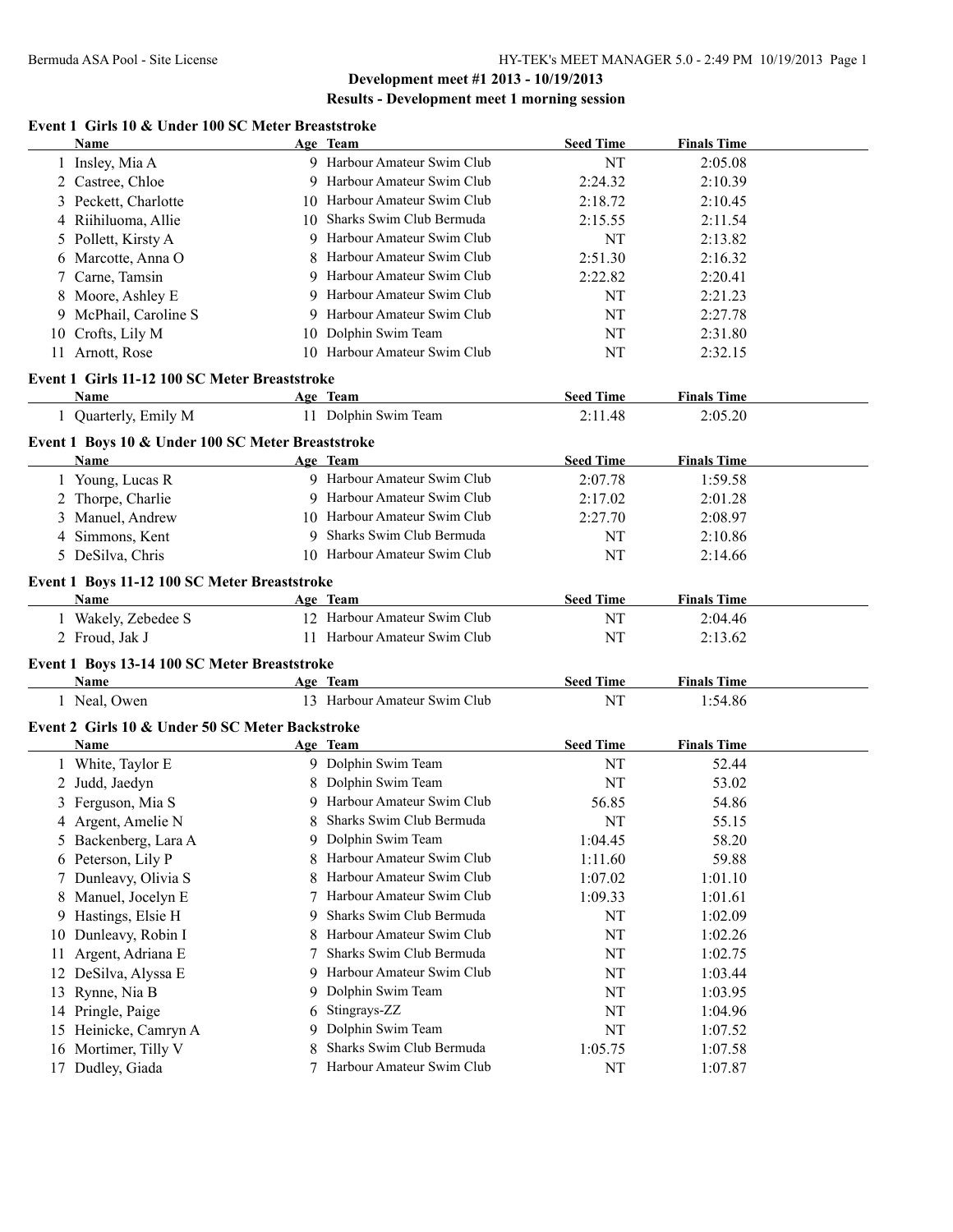# **Results - Development meet 1 morning session**

|    | (Event 2 Girls 10 & Under 50 SC Meter Backstroke)<br>Name |                | Age Team                     | <b>Seed Time</b> | <b>Finals Time</b> |  |
|----|-----------------------------------------------------------|----------------|------------------------------|------------------|--------------------|--|
|    | 18 Kucharik, Kyra S                                       |                | 9 Dolphin Swim Team          | NT               | 1:10.60            |  |
|    | 19 Furr, Gaby                                             |                | 9 Harbour Amateur Swim Club  | NT               | 1:11.14            |  |
|    | 20 Nester, Rhiannon                                       | 9              | Sharks Swim Club Bermuda     | 1:05.64          | 1:11.38            |  |
|    | 21 Burns, Ali J                                           | 9              | Harbour Amateur Swim Club    | NT               | 1:19.75            |  |
|    | Event 2 Girls 11-12 50 SC Meter Backstroke                |                |                              |                  |                    |  |
|    | <b>Name</b>                                               |                | Age Team                     | <b>Seed Time</b> | <b>Finals Time</b> |  |
|    | 1 Skinner, Zoe J                                          |                | 12 Harbour Amateur Swim Club | NT               | 45.10              |  |
|    |                                                           |                |                              |                  |                    |  |
|    | Event 2 Boys 10 & Under 50 SC Meter Backstroke<br>Name    |                | Age Team                     | <b>Seed Time</b> | <b>Finals Time</b> |  |
|    | 1 Pitt, Charles W                                         |                | 10 Harbour Amateur Swim Club | 56.72            | 55.97              |  |
|    | 2 Guiteau, Alexandre                                      | $8\phantom{.}$ | Sharks Swim Club Bermuda     | 54.48            | 59.17              |  |
|    | 3 DeSilva, Noah                                           | 9              | Sharks Swim Club Bermuda     | 59.53            | 1:00.85            |  |
| 4  | Guiteau, Jean-Luc R                                       |                | Sharks Swim Club Bermuda     | NT               | 1:03.49            |  |
|    |                                                           |                | Sharks Swim Club Bermuda     | NT               | 1:04.23            |  |
| 5  | Curley, Sven B<br>Moore, Jared M                          | 8              | Harbour Amateur Swim Club    | NT               | 1:10.27            |  |
| 6  | Wells, Aidan O                                            | 7              | Harbour Amateur Swim Club    |                  |                    |  |
| 7  | McDonald, David O                                         | 7              | Sharks Swim Club Bermuda     | NT               | 1:13.87            |  |
| 8  | 9 Kunst, Daniel X                                         | 7              | Sharks Swim Club Bermuda     | NT               | 1:14.70            |  |
|    |                                                           |                |                              | NT               | 1:17.66            |  |
|    | Event 2 Boys 11-12 50 SC Meter Backstroke                 |                |                              |                  |                    |  |
|    | Name                                                      |                | Age Team                     | <b>Seed Time</b> | <b>Finals Time</b> |  |
|    | 1 Simons, Solomon                                         |                | 11 Stingrays-ZZ              | 55.62            | 58.92              |  |
|    | Event 3 Girls 10 & Under 100 SC Meter IM                  |                |                              |                  |                    |  |
|    | Name                                                      |                | Age Team                     | <b>Seed Time</b> | <b>Finals Time</b> |  |
|    | 1 Hands, Megan S                                          |                | 9 Dolphin Swim Team          | NT               | 2:02.89            |  |
|    | 2 Pollett, Kirsty A                                       | 9              | Harbour Amateur Swim Club    | NT               | 2:19.28            |  |
|    | 3 Hazlewood, Mia D                                        | 9              | Sharks Swim Club Bermuda     | 2:30.85          | 2:32.69            |  |
|    | Event 4 Girls 10 & Under 50 SC Meter Butterfly            |                |                              |                  |                    |  |
|    | <b>Name</b>                                               |                | Age Team                     | <b>Seed Time</b> | <b>Finals Time</b> |  |
|    | 1 Stevenson, Elsa M                                       |                | 10 Dolphin Swim Team         | NT               | 51.57              |  |
|    | 2 Stevenson, Katie M                                      |                | 8 Harbour Amateur Swim Club  | 1:02.10          | 57.06              |  |
|    |                                                           |                |                              |                  |                    |  |
|    | Event 5 Girls 10 & Under 100 SC Meter Freestyle<br>Name   |                | Age Team                     | <b>Seed Time</b> | <b>Finals Time</b> |  |
|    | 1 Scherer, Alyson M                                       |                | 10 Dolphin Swim Team         | NT               | 1:37.59            |  |
|    |                                                           |                | 10 Dolphin Swim Team         |                  |                    |  |
| 2  | Stevenson, Elsa M                                         | 10             | Sharks Swim Club Bermuda     | NT               | 1:37.77            |  |
| 3  | Pitman, Gabriella                                         | 9              | Dolphin Swim Team            | 1:40.75<br>NT    | 1:41.87            |  |
| 4  | Mackay, Chiara L                                          |                | Harbour Amateur Swim Club    |                  | 1:45.07            |  |
| 5  | Insley, Mia A                                             |                |                              | 1:50.65          | 1:47.31            |  |
| 6  | Arnott, Rose                                              | 10             | Harbour Amateur Swim Club    | 2:08.33          | 1:49.56            |  |
| 7  | Czarnecki, Erin C                                         | 10             | Dolphin Swim Team            | NT               | 1:51.00            |  |
| 8  | Riihiluoma, Allie                                         | 10             | Sharks Swim Club Bermuda     | 1:54.60          | 1:51.49            |  |
| 9. | Peckett, Charlotte                                        | 10             | Harbour Amateur Swim Club    | 1:49.84          | 1:53.04            |  |
| 10 | Moore, Ashley E                                           |                | Harbour Amateur Swim Club    | NT               | 1:54.28            |  |
| 11 | Scherer, Lindsay N                                        |                | Dolphin Swim Team            | NT               | 2:00.40            |  |
| 12 | Carne, Tamsin                                             | 9              | Harbour Amateur Swim Club    | 2:15.45          | 2:26.18            |  |
|    | Event 5 Girls 11-12 100 SC Meter Freestyle                |                |                              |                  |                    |  |
|    | Name                                                      |                | Age Team                     | <b>Seed Time</b> | <b>Finals Time</b> |  |
|    | 1 Skinner, Zoe J                                          |                | 12 Harbour Amateur Swim Club | NT               | 1:25.57            |  |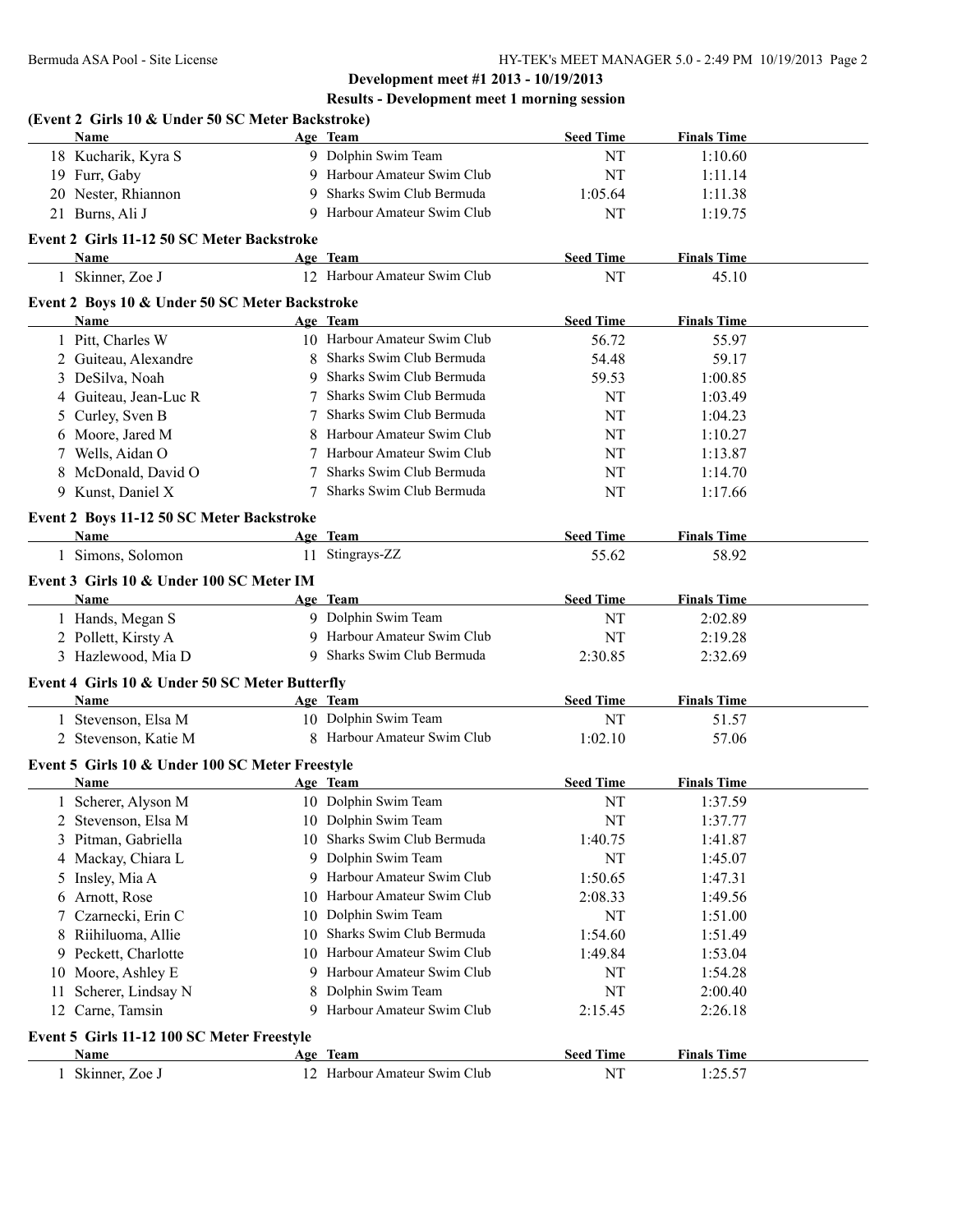# **Results - Development meet 1 morning session**

# **(Event 5 Girls 11-12 100 SC Meter Freestyle)**

|    | Name                                               |    | Age Team                                             | <b>Seed Time</b> | <b>Finals Time</b> |  |
|----|----------------------------------------------------|----|------------------------------------------------------|------------------|--------------------|--|
|    | 2 Quarterly, Emily M                               |    | 11 Dolphin Swim Team                                 | 1:42.91          | 1:40.93            |  |
|    | Event 5 Boys 10 & Under 100 SC Meter Freestyle     |    |                                                      |                  |                    |  |
|    | Name                                               |    | Age Team                                             | <b>Seed Time</b> | <b>Finals Time</b> |  |
|    | 1 Young, Lucas R                                   |    | 9 Harbour Amateur Swim Club                          | 1:39.85          | 1:31.85            |  |
|    | 2 Oliveira, Blake                                  |    | Sharks Swim Club Bermuda                             | 1:38.98          | 1:31.96            |  |
|    | 3 DeSilva, Noah                                    |    | 9 Sharks Swim Club Bermuda                           | 1:46.85          | 1:44.25            |  |
|    | 4 Roberts, Jack D                                  |    | 9 Harbour Amateur Swim Club                          | 2:11.48          | 1:48.49            |  |
| 5. | Cooper, Gareth H                                   |    | 9 Harbour Amateur Swim Club                          | 2:05.67          | 1:52.07            |  |
| 6  | Thorpe, Charlie                                    |    | 9 Harbour Amateur Swim Club                          | 1:56.89          | 1:52.24            |  |
| 7  | Davis, Charlie M                                   |    | 9 Harbour Amateur Swim Club                          | NT               | 1:52.76            |  |
| 8  | Manuel, Andrew                                     |    | 10 Harbour Amateur Swim Club                         | 1:50.45          | 1:53.63            |  |
| 9  | Insley, Rhys P                                     |    | 7 Harbour Amateur Swim Club                          | NT               | 1:53.73            |  |
|    | 10 Pitt, Charles W                                 |    | 10 Harbour Amateur Swim Club                         | NT               | 1:55.15            |  |
|    | 11 Kucharik, Drake W                               | 8  | Dolphin Swim Team                                    | NT               | 1:56.26            |  |
|    | 12 Zuill, Alex E                                   | 9  | Dolphin Swim Team                                    | NT               | 1:56.27            |  |
|    | 13 O'Donnell, Patraic J                            |    | 10 Harbour Amateur Swim Club                         | NT               | 1:57.04            |  |
|    | 14 DeSilva, Chris                                  |    | 10 Harbour Amateur Swim Club                         | NT               | 2:00.42            |  |
|    | 15 Moore, Jared M                                  | 8  | Harbour Amateur Swim Club                            | NT               | 2:04.43            |  |
|    | 16 Binega-Northcott, Nathaniel C                   |    | 9 Dolphin Swim Team                                  | NT               | 2:15.10            |  |
|    | 17 Hands, Nicholas S                               |    | 7 Dolphin Swim Team                                  | NT               | 2:28.16            |  |
|    |                                                    |    |                                                      |                  |                    |  |
|    | Event 5 Boys 11-12 100 SC Meter Freestyle          |    |                                                      |                  |                    |  |
|    | <b>Name</b>                                        |    | Age Team                                             | <b>Seed Time</b> | <b>Finals Time</b> |  |
|    | 1 Wakely, Zebedee S                                |    | 12 Harbour Amateur Swim Club                         | NT               | 1:28.41            |  |
|    | 2 Hazlewood, Luke                                  | 11 | Sharks Swim Club Bermuda                             | 1:45.78          | 1:43.45            |  |
|    | 3 Gilbertson, Scott B                              | 11 | Dolphin Swim Team                                    | NT               | 1:46.11            |  |
|    | 4 Froud, Jak J                                     |    | 11 Harbour Amateur Swim Club                         | NT               | 1:54.61            |  |
|    | Event 5 Men 15 & Over 100 SC Meter Freestyle       |    |                                                      |                  |                    |  |
|    | Name                                               |    | Age Team                                             | <b>Seed Time</b> | <b>Finals Time</b> |  |
|    | 1 Pettingill, Zach J                               |    | 15 Sharks Swim Club Bermuda                          | NT               | 1:16.59            |  |
|    | Event 6 Girls 10 & Under 50 SC Meter Breaststroke  |    |                                                      |                  |                    |  |
|    | Name                                               |    | Age Team                                             | <b>Seed Time</b> | <b>Finals Time</b> |  |
|    | 1 McGowan, Kacey                                   |    | 9 Stingrays-ZZ                                       | 1:04.21          | 1:02.34            |  |
|    | 2 Hands, Megan S                                   |    | 9 Dolphin Swim Team                                  | 1:03.24          | 1:02.69            |  |
|    | 3 Backenberg, Lara A                               |    | 9 Dolphin Swim Team                                  | NT               | 1:03.49            |  |
|    |                                                    |    | 9 Dolphin Swim Team                                  | 1:07.51          | 1:03.96            |  |
|    | 4 O'Shaughnessy, Doireann R<br>5 Scherer, Alyson M |    | 10 Dolphin Swim Team                                 | NT               | 1:04.84            |  |
|    | 6 Ferguson, Mia S                                  |    | 9 Harbour Amateur Swim Club                          | 1:10.46          | 1:05.83            |  |
| 7  | Thomas, Jorja                                      | 8  | Sharks Swim Club Bermuda                             | 1:10.22          | 1:06.88            |  |
|    | Madeiros, Liana C                                  | 9. | Dolphin Swim Team                                    | NT               | 1:08.57            |  |
| 8  | Gazzard, Natalie                                   | 7  | Harbour Amateur Swim Club                            | NT               | 1:09.58            |  |
| 9  |                                                    | 9  | Harbour Amateur Swim Club                            |                  |                    |  |
| 10 | Simmons, Rose                                      |    | Stingrays-ZZ                                         | NT               | 1:10.59            |  |
| 11 | Tuzo, Selah                                        | 9  |                                                      | NT               | 1:10.72            |  |
|    | 12 Mortimer, Tilly V                               | 8  | Sharks Swim Club Bermuda<br>Sharks Swim Club Bermuda | 1:15.17          | 1:10.92            |  |
|    | 13 Desmond, Daria I                                | 7  |                                                      | NT               | 1:10.95            |  |
|    | 14 Heinicke, Camryn A                              | 9  | Dolphin Swim Team                                    | 1:19.87          | 1:11.86            |  |
|    | 15 Peterson, Lily P                                |    | Harbour Amateur Swim Club                            | 1:29.34          | 1:15.05            |  |
|    | 16 Manuel, Jocelyn E                               |    | Harbour Amateur Swim Club                            | 1:34.92          | 1:18.51            |  |
|    | 17 Crofts, Arabella V                              |    | 8 Dolphin Swim Team                                  | NT               | 1:31.35            |  |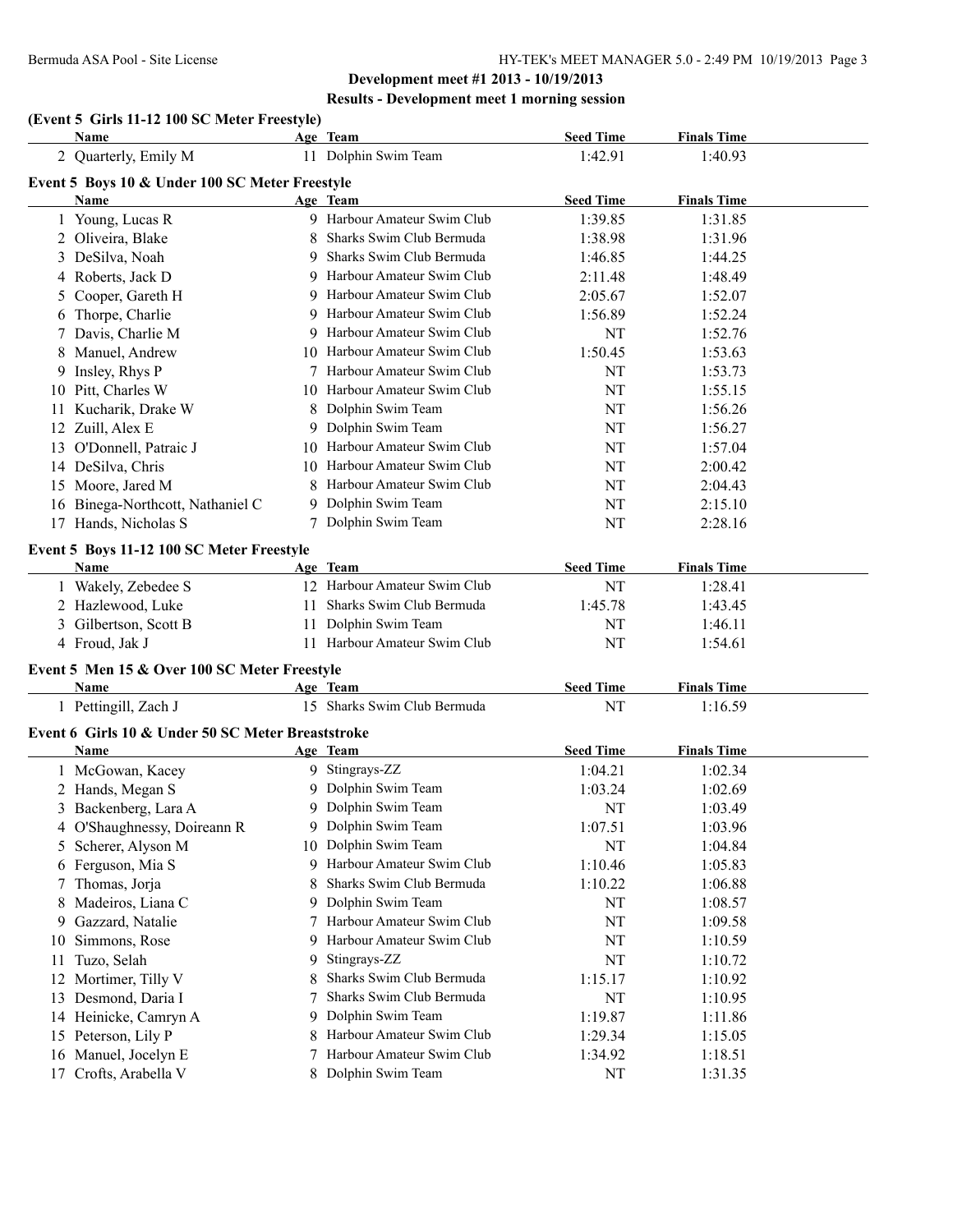### **Development meet #1 2013 - 10/19/2013 Results - Development meet 1 morning session**

|                | Event 6 Girls 11-12 50 SC Meter Breaststroke           |    |                                         |                  |                    |  |
|----------------|--------------------------------------------------------|----|-----------------------------------------|------------------|--------------------|--|
|                | <b>Name</b>                                            |    | Age Team                                | <b>Seed Time</b> | <b>Finals Time</b> |  |
|                | 1 Brackstone, Marie-Sophie s                           |    | 12 Dolphin Swim Team                    | NT               | 1:03.01            |  |
|                | Event 6 Boys 10 & Under 50 SC Meter Breaststroke       |    |                                         |                  |                    |  |
|                | Name                                                   |    | Age Team                                | <b>Seed Time</b> | <b>Finals Time</b> |  |
|                | 1 Insley, Rhys P                                       |    | 7 Harbour Amateur Swim Club             | NT               | 58.63              |  |
| $\overline{2}$ | Simmons, Kent                                          |    | Sharks Swim Club Bermuda                | NT               | 1:00.04            |  |
| 3              | Zuill, Alex E                                          | 9  | Dolphin Swim Team                       | 1:07.23          | 1:03.85            |  |
| 4              | Smith, Andrew J                                        |    | Harbour Amateur Swim Club               | NT               | 1:08.21            |  |
| 5              | Watson-Brown, Flynn C                                  |    | Sharks Swim Club Bermuda                | NT               | 1:09.22            |  |
| 6              | Watson-Brown, Harlan T                                 |    | Sharks Swim Club Bermuda                | NT               | 1:11.82            |  |
| 7              | Davis, Charlie M                                       |    | 9 Harbour Amateur Swim Club             | NT               | 1:12.12            |  |
| 8              | Cooper, Gareth H                                       | 9  | Harbour Amateur Swim Club               | NT               | 1:13.70            |  |
|                | 9 O'Donnell, Patraic J                                 |    | 10 Harbour Amateur Swim Club            | NT               | 1:14.22            |  |
|                | Event 6 Boys 11-12 50 SC Meter Breaststroke            |    |                                         |                  |                    |  |
|                | <b>Name</b>                                            |    | Age Team                                | <b>Seed Time</b> | <b>Finals Time</b> |  |
|                | 1 Thomas, Robert A                                     |    | 11 Sharks Swim Club Bermuda             | NT               | 54.56              |  |
|                | 2 Gilbertson, Scott B                                  |    | 11 Dolphin Swim Team                    | NT               | 57.30              |  |
|                | Event 7 Girls 10 & Under 100 SC Meter Backstroke       |    |                                         |                  |                    |  |
|                | Name                                                   |    | Age Team                                | <b>Seed Time</b> | <b>Finals Time</b> |  |
|                | 1 Anderson, Zorena J                                   |    | 8 Dolphin Swim Team                     | NT               | 1:58.11            |  |
| 2              | Mackay, Chiara L                                       |    | 9 Dolphin Swim Team                     | NT               | 1:59.19            |  |
| 3              | Castree, Chloe                                         | 9  | Harbour Amateur Swim Club               | 1:56.99          | 1:59.98            |  |
| 4              | Pitman, Gabriella                                      |    | 10 Sharks Swim Club Bermuda             | 2:03.01          | 2:02.29            |  |
|                | 5 Scherer, Lindsay N                                   |    | 8 Dolphin Swim Team                     | NT               | 2:27.52            |  |
|                | Event 7 Boys 10 & Under 100 SC Meter Backstroke        |    |                                         |                  |                    |  |
|                | <b>Name</b>                                            |    | Age Team                                | <b>Seed Time</b> | <b>Finals Time</b> |  |
|                | 1 Oliveira, Blake                                      |    | 8 Sharks Swim Club Bermuda              | NT               | 1:55.09            |  |
|                | 2 Roberts, Jack D                                      |    | 9 Harbour Amateur Swim Club             | 2:15.57          | 2:05.35            |  |
|                | Event 7 Boys 11-12 100 SC Meter Backstroke             |    |                                         |                  |                    |  |
|                | Name                                                   |    | Age Team                                | <b>Seed Time</b> | <b>Finals Time</b> |  |
|                | 1 Hazlewood, Luke                                      |    | 11 Sharks Swim Club Bermuda             | 1:59.60          | 1:58.49            |  |
|                |                                                        |    |                                         |                  |                    |  |
|                | Event 7 Men 15 & Over 100 SC Meter Backstroke          |    |                                         | <b>Seed Time</b> | <b>Finals Time</b> |  |
|                | Name<br>1 Pettingill, Zach J                           |    | Age Team<br>15 Sharks Swim Club Bermuda | NT               | 1:36.79            |  |
|                |                                                        |    |                                         |                  |                    |  |
|                | Event 8 Girls 10 & Under 50 SC Meter Freestyle<br>Name |    | Age Team                                | <b>Seed Time</b> | <b>Finals Time</b> |  |
|                | 1 Judd, Jaedyn                                         |    | 8 Dolphin Swim Team                     | 48.25            | 45.78              |  |
|                | 2 White, Taylor E                                      |    | 9 Dolphin Swim Team                     | 58.44            | 47.13              |  |
| 3              | Gazzard, Natalie                                       |    | 7 Harbour Amateur Swim Club             | NT               | 48.14              |  |
| 4              | Stevenson, Katie M                                     | 8  | Harbour Amateur Swim Club               | 58.65            | 49.41              |  |
|                | O'Shaughnessy, Doireann R                              |    | Dolphin Swim Team                       | NT               | 49.48              |  |
| 5              |                                                        | 10 | Dolphin Swim Team                       | 53.65            | 49.73              |  |
| 6              | Crofts, Lily M                                         |    | Dolphin Swim Team                       |                  |                    |  |
| 7              | Anderson, Zorena J                                     | 8  |                                         | 51.64            | 50.14              |  |
| 8              | Czarnecki, Erin C                                      | 10 | Dolphin Swim Team                       | NT               | 50.21              |  |
| 9              | Tuzo, Selah                                            | 9. | Stingrays-ZZ                            | NT               | 50.22              |  |
| 10             | DeSilva, Alyssa E                                      |    | Harbour Amateur Swim Club               | NT               | 52.27              |  |
|                | 11 Dunleavy, Olivia S                                  |    | 8 Harbour Amateur Swim Club             | 48.53            | 52.37              |  |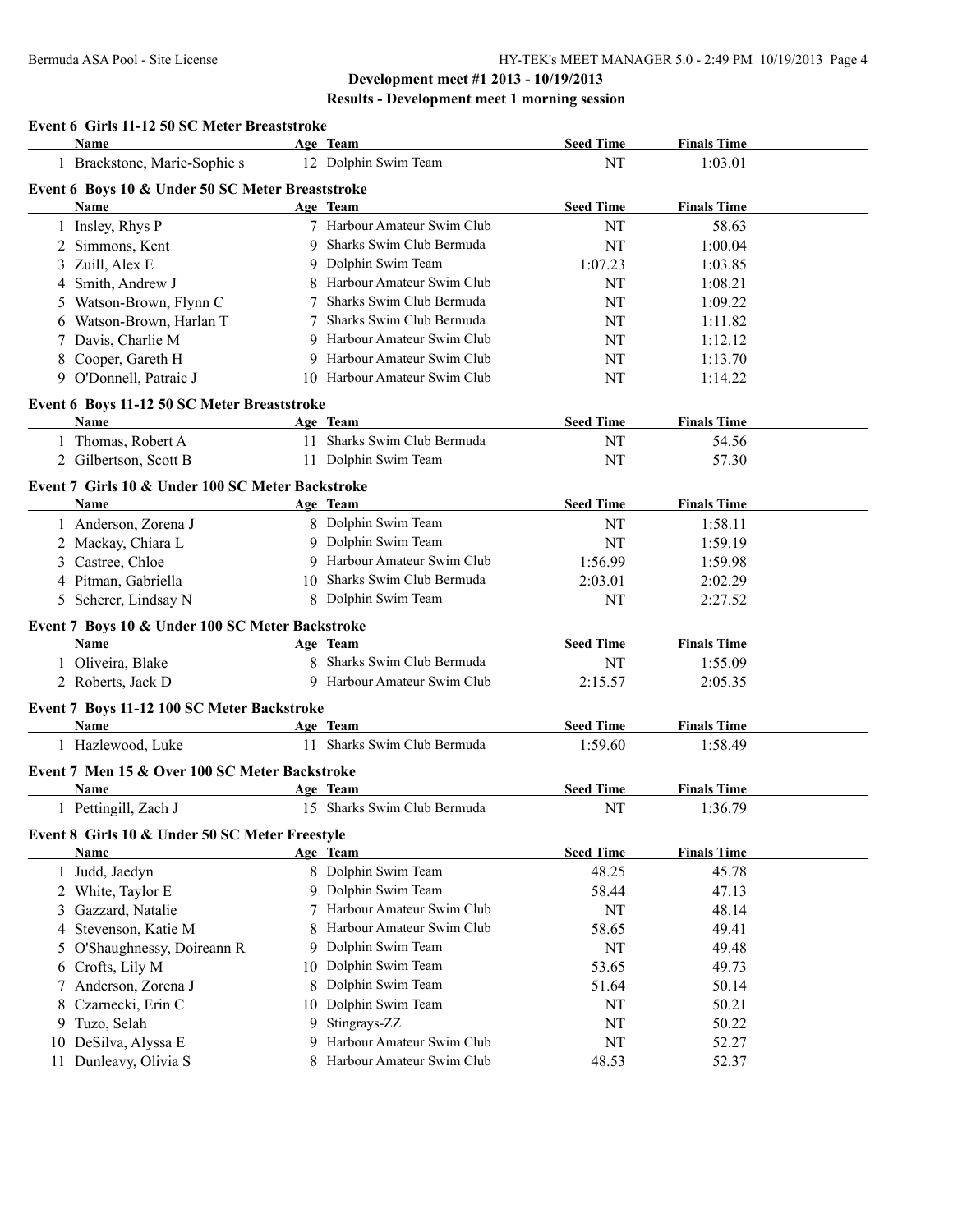#### **Results - Development meet 1 morning session**

# **(Event 8 Girls 10 & Under 50 SC Meter Freestyle)**

|       | <b>Name</b>                                                  |    | Age Team                                 | <b>Seed Time</b> | <b>Finals Time</b> |  |
|-------|--------------------------------------------------------------|----|------------------------------------------|------------------|--------------------|--|
|       | 12 McGowan, Kacey                                            |    | 9 Stingrays-ZZ                           | 56.66            | 53.07              |  |
|       | 13 Simmons, Rose                                             | 9  | Harbour Amateur Swim Club                | NT               | 54.96              |  |
|       | 14 Argent, Amelie N                                          | 8  | Sharks Swim Club Bermuda                 | NT               | 55.14              |  |
|       | 15 Thomas, Jorja                                             | 8  | Sharks Swim Club Bermuda                 | 51.76            | 55.35              |  |
|       | 16 Nester, Rhiannon                                          | 9  | Sharks Swim Club Bermuda                 | 57.17            | 55.75              |  |
| 17    | Betschart, Rachael A                                         | 7  | Sharks Swim Club Bermuda                 | NT               | 56.18              |  |
|       | 18 Madeiros, Liana C                                         | 9  | Dolphin Swim Team                        | 1:05.92          | 57.20              |  |
|       | 19 Hazlewood, Mia D                                          | 9  | Sharks Swim Club Bermuda                 | 1:01.58          | 57.50              |  |
|       | 20 McPhail, Caroline S                                       | 9  | Harbour Amateur Swim Club                | 1:06.85          | 57.53              |  |
|       | *21 Furr, Gaby                                               | 9  | Harbour Amateur Swim Club                | NT               | 58.62              |  |
| $*21$ | Dudley, Giada                                                |    | Harbour Amateur Swim Club                | NT               | 58.62              |  |
| 23    | Dunleavy, Robin I                                            |    | Harbour Amateur Swim Club                | <b>NT</b>        | 59.46              |  |
|       | 24 Marcotte, Anna O                                          |    | Harbour Amateur Swim Club                | 56.70            | 59.83              |  |
| 25    | Argent, Adriana E                                            | 7  | Sharks Swim Club Bermuda                 | <b>NT</b>        | 1:00.09            |  |
|       | 26 Pringle, Paige                                            | 6  | Stingrays-ZZ                             | NT               | 1:00.20            |  |
| 27    | Burns, Ali J                                                 | 9  | Harbour Amateur Swim Club                | NT               | 1:01.92            |  |
| 28    | Desmond, Daria I                                             |    | Sharks Swim Club Bermuda                 | NT               | 1:04.20            |  |
| 29    | Hastings, Elsie H                                            | 9  | Sharks Swim Club Bermuda                 | NT               | 1:06.67            |  |
|       | 30 Rynne, Nia B                                              | 9  | Dolphin Swim Team                        | NT               | 1:10.08            |  |
|       | 31 Kucharik, Kyra S                                          | 9. | Dolphin Swim Team                        | NT               | 1:12.35            |  |
|       | 32 Crofts, Arabella V                                        |    | Dolphin Swim Team                        | NT               | 1:21.69            |  |
|       | Event 8 Girls 11-12 50 SC Meter Freestyle                    |    |                                          |                  |                    |  |
|       | Name                                                         |    | Age Team                                 | <b>Seed Time</b> | <b>Finals Time</b> |  |
|       | 1 Brackstone, Marie-Sophie s                                 |    | 12 Dolphin Swim Team                     | NT               | 53.51              |  |
|       |                                                              |    |                                          |                  |                    |  |
|       | Event 8 Boys 10 & Under 50 SC Meter Freestyle<br><b>Name</b> |    | Age Team                                 | <b>Seed Time</b> | <b>Finals Time</b> |  |
|       | 1 Guiteau, Alexandre                                         |    | 8 Sharks Swim Club Bermuda               | 53.58            | 47.73              |  |
|       | 2 Watson-Brown, Flynn C                                      |    | Sharks Swim Club Bermuda                 | <b>NT</b>        | 48.49              |  |
| 3     | Smith, Andrew J                                              |    | Harbour Amateur Swim Club                | 59.10            | 50.88              |  |
|       | 4 Kucharik, Drake W                                          |    | Dolphin Swim Team                        | NT               | 51.94              |  |
| 5     | Kunst, Daniel X                                              |    | Sharks Swim Club Bermuda                 | NT               | 52.20              |  |
| 6     | Watson-Brown, Harlan T                                       |    | Sharks Swim Club Bermuda                 | NT               | 52.23              |  |
| 7     | Guiteau, Jean-Luc R                                          |    | Sharks Swim Club Bermuda                 | NT               | 54.82              |  |
|       | Binega-Northcott, Nathaniel C                                |    | 9 Dolphin Swim Team                      | NT               | 1:03.75            |  |
|       | 9 Hands, Nicholas S                                          |    | 7 Dolphin Swim Team                      | NT               | 1:04.10            |  |
|       | 10 McDonald, David O                                         |    | Sharks Swim Club Bermuda                 | NT               | 1:04.39            |  |
|       | 11 Curley, Sven B                                            |    | Sharks Swim Club Bermuda                 | NT               | 1:08.46            |  |
|       | 12 Wells, Aidan O                                            |    | 7 Harbour Amateur Swim Club              | NT               | 1:11.12            |  |
|       |                                                              |    |                                          |                  |                    |  |
|       | Event 8 Boys 11-12 50 SC Meter Freestyle                     |    |                                          |                  |                    |  |
|       | Name                                                         |    | Age Team                                 | <b>Seed Time</b> | <b>Finals Time</b> |  |
|       | 1 Simons, Solomon                                            | 11 | Stingrays-ZZ<br>Sharks Swim Club Bermuda | 43.94            | 44.53              |  |
|       | 2 Thomas, Robert A                                           | 11 |                                          | NT               | 46.17              |  |
|       | Event 8 Boys 13-14 50 SC Meter Freestyle                     |    |                                          |                  |                    |  |
|       | Name                                                         |    | Age Team                                 | <b>Seed Time</b> | <b>Finals Time</b> |  |
|       | 1 Neal, Owen                                                 |    | 13 Harbour Amateur Swim Club             | NT               | 40.13              |  |